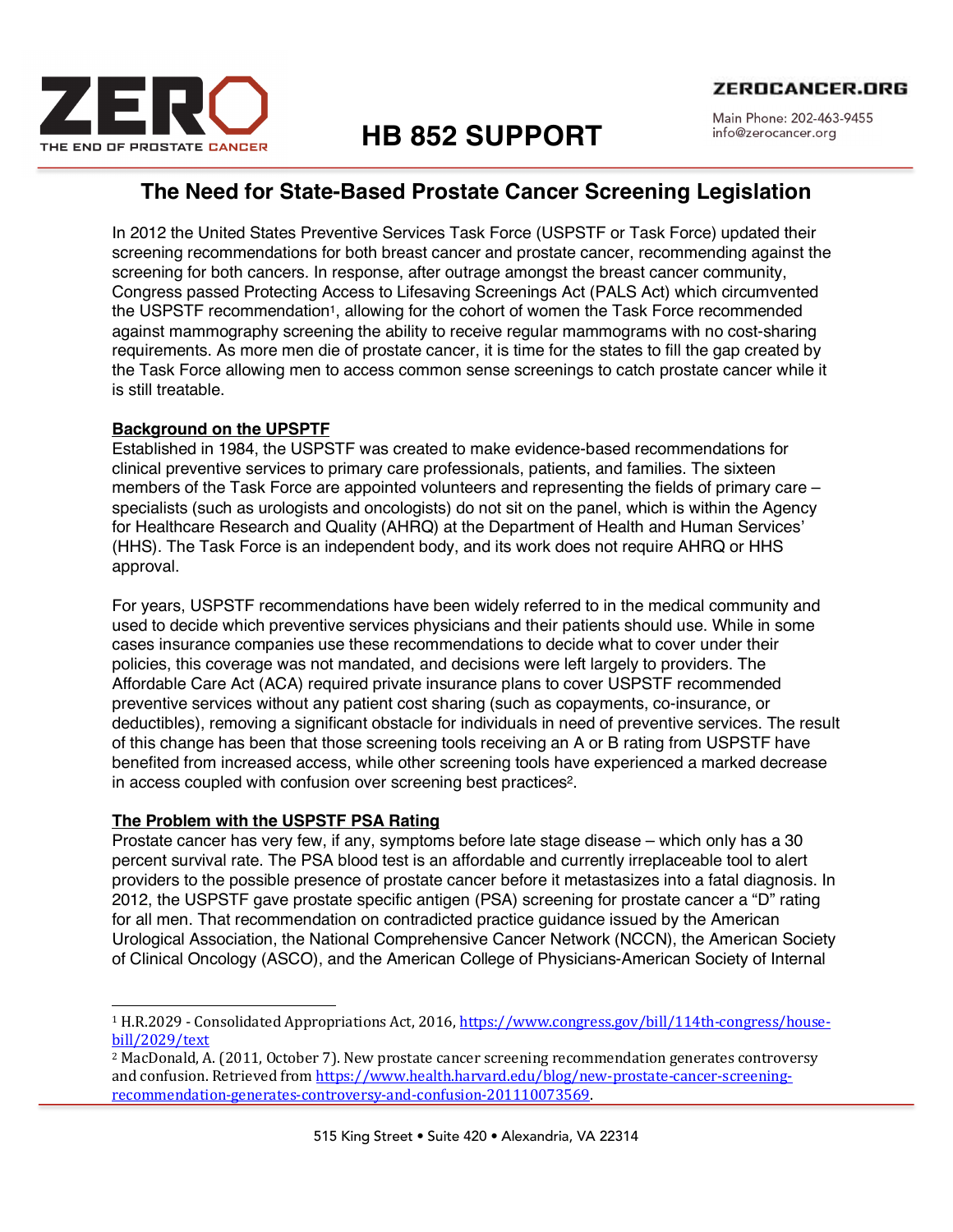

Medicine. The NCCN guidelines, which ZERO endorses, recommend baseline screening beginning as early as age 453.

The USPSTF's justification for the "D" rating was due to concerns about false-positives and overtreatment for an often, slow growing cancer. The USPSTF based its 2012 recommendation primarily on two studies of mostly older white men and concluded that the harms of overtreatment outweighed the benefits of early screening (the recommendation emphasized that many men in this category have slow-growing tumors and may die of something else). However, the USPSTF recommendation applied to all age groups and races. The USPSTF did not consider the benefits of screening for younger men (who are more likely to have an aggressive form of the disease), men with a genetic marker or family history of disease, or African-American men, who have almost double the incidence and death rates as their white counterparts.

The lack of nuance in this approach disturbed many in the medical community and has created significant mixed messages about the benefits of screening for prostate cancer. After this recommendation, prostate cancer screening decreased, as did diagnoses of localized prostate cancers, whereas diagnoses of metastatic prostate cancer remained stable4. Many experts agree that more men will die because their cancer will not be detected in time to be treated successfully. In fact, **after decades of declining death rates, 2,000 more men are expected to die of prostate cancer in 2019 than in 2018.**

In 2018, the USPSTF issued a new recommendation, upgrading the PSA test a "C" rating for men ages 55-69 and a "D" rating for men 70 and over5. The "C" rating suggests that providers should offer the test for high-risk men in that category, but it does not require insurance coverage of the test. The "D" rating for men 70 and above means the PSA test is not recommended for older men no matter their life expectancy or state of health.

While the USPSTF says that generating data to understand the specific risks and benefits of screening for African Americans and men with a family history is a national priority<sup>6</sup>, there are several barriers to the completion of such studies in the near future. Since prostate cancer is slow growing, a comprehensive research study could take twenty years to generate data necessary to make a recommendation. In addition, it is extremely difficult to enroll a sufficient number of African Americans or men with a family history in research trials, and many are concerned such a cohort would not be large enough to support conclusive findings.

#### **The Solution**

<u> 1989 - Johann Stein, fransk politik (d. 1989)</u>

In the 2018 recommendation report, the USPSTF stated, "given the large disparities in prostate cancer mortality in African American men" filling the PSA screening data gap for this population as well as for men with a family history of the disease, including whether to screen them at a younger age "should be a national priority". Further, the Task Force included this national prioritization language in their "Eighth Annual Report to Congress on High-Priority Evidence Gaps for Clinical Preventive Services".

<sup>&</sup>lt;sup>3</sup> National Comprehensive Cancer Network Early Detection for Prostate Cancer Guidelines, https://www.nccn.org/patients/guidelines/prostate/17/

<sup>&</sup>lt;sup>4</sup> MacDonald, A. (2011, October 7). New prostate cancer screening recommendation generates controversy and confusion. Retrieved from https://www.health.harvard.edu/blog/new-prostate-cancer-screeningrecommendation-generates-controversy-and-confusion-201110073569.

<sup>&</sup>lt;sup>5</sup> USPSTF Screening: Prostate Cancer Recommendation, 2018

<sup>&</sup>lt;sup>6</sup> Eighth Annual Report to Congress on High-Priority Evidence Gaps for Clinical Preventive Services